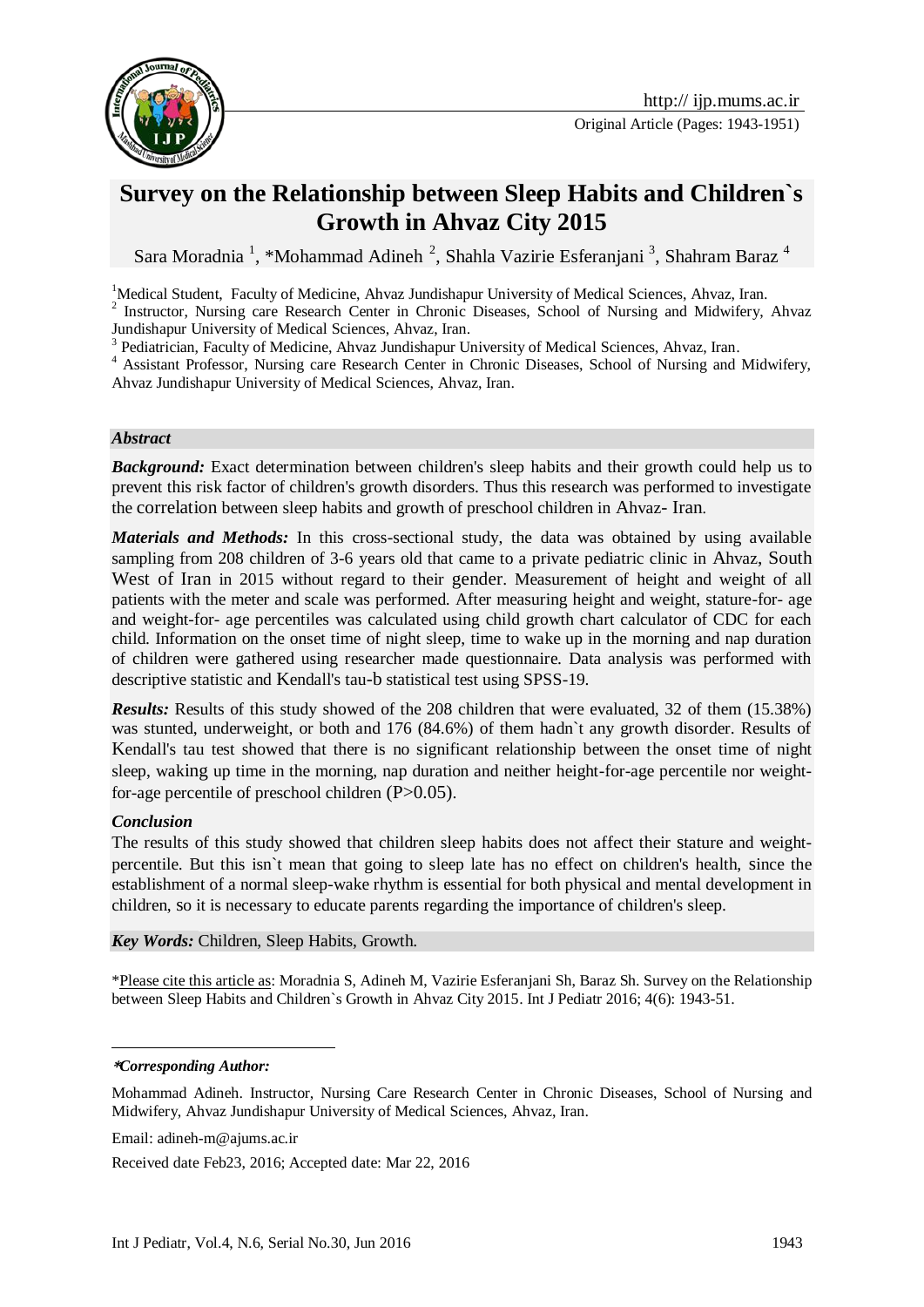## **1- INTRODUCTION**

First years of life are the most important period of growth and development of human being (1). Three index for measuring children's growth problems are stunting (low height for age), underweight (low weight for age) and wasting (low weight for height) (2). These problems can be risk factors for children's morbidity, mortality and lead to unpleasant consequence on different aspects of human life in future (3). For example stunting affects three aspects including health, development and economic in long duration and cause to adult shortness, obesity and its negative health consequence, reducing reproductive power, loss of productivity in school, decreased learning ability, decreased working ability and reduce economic output (4).

Growth problems are global issues. According to world health organization (WHO) report, there is approximately 97 million children under 5 years who are underweight and 167 million children under 5 years who are suffering from stunting in developing countries (5 ,6). As well cases of growth problems are found in Iran that most of them are suffering from stunting (7, 8).

Several genetic and environmental factors affect children's growth. Genetic factors such as parent's height have direct influence on children's growth and could predict their adulthood height. It seems genetic factors are more effective in children height growth than weight gain (9). Non genetic factors such as birth weight, nutritional status, growth hormone (GH) and diseases also affect children's growth (10, 11). Other effective nongenetic factors are sleep habits and one of them is late night sleep (12, 13).

Since the bulk of GH pulse secretion occurs shortly after sleep onset, altering in sleep-wake cycle could lead to GH release

inhibition (14). On the other hand, melatonin hormone that is secreted during night, inhibit osteoclast activity and vice versa for osteoblast activity that induce bone growth (15, 16).

Previous studies have shown the relationship between night sleep duration and weight gain of children (17-20). But the ones that survey the relationship between onset times of night sleep, waking up time in the morning and children growth are a few (21, 22). In addition field investigation showed that majority of parents particularly parents of children with growth problems complaint about the time of their children going to sleep at night. So we decided to survey the relationship between sleep habits and preschool children`s growth.

# **2- MATERIALS AND METHODS**

# **2-1. Study design and population**

In a cross sectional study, the data was obtained by using available sampling from 208 children of 3-6 years old that came to a private pediatric clinic in Ahvaz city, Southwest of Iran in 2015 without regard to their gender. Sample size due to the inclusion and exclusion criteria and based on the conducted pilot study with considering the prevalence of late night sleep and wake up late in the morning (P1=0.68) in children with growth disorder and (P2=0.50) in children with normal growth and also 95% confidence level and 80% power, by using NCSS software was 208 children. Inclusion criteria include: no underlying physical and mental disease such as diabetes, congenital heart disease, renal disease*,* attention deficit/hyperactivity disorder (ADHD). Exclusion criteria: include lack of parental permission to participate in the study.

## **2-2. Measuring tools**

Measurement of height and weight of all patients by expert researcher with the same tools( meter from Seca brand made in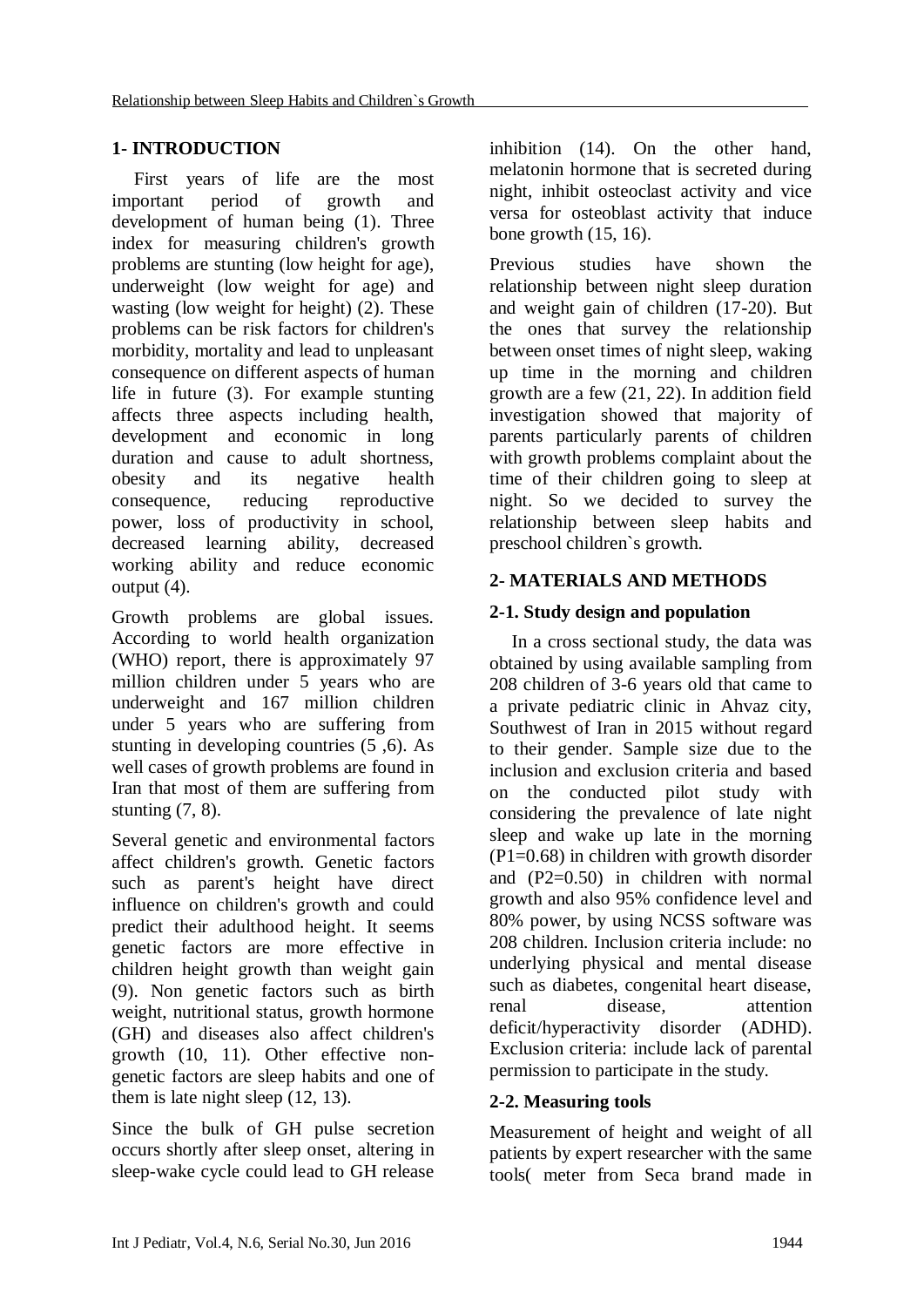Germany and scale from accumed brand, type SYE2010A1 made in china) and with the proposed way by WHO in this specialist clinic for routine was performed (23). After measuring Stature and weight, Stature -for- age and weight-for- age percentiles was calculated by using child growth chart calculator of Center for disease control and prevention (CDC) for each child. Children with weight, Stature or both less than the  $5<sup>th</sup>$  percentile were considered as having growth disorder (24). First of all physical and mental health status of children were investigated through oral questions from parents and also observation of the children`s records.

Demographic information and child`s data on Stature, weight, the onset time of night sleep, time to wake up in the morning, nap duration, age and gender were gathered using researcher made questionnaire. The questionnaire consisted of two parts; the first part include 5 questions about demographic information and the second part include 5 questions about height, weight, the onset time of night sleep, time to wake up in the morning, nap duration. The questionnaire was given to 10 pediatrics faculty members of Medical School and their comments were applied in the questionnaire. To confirm the reliability, questionnaires for 10 children at once were completed by the researcher and researcher assistant. The obtained data was entered in the SPSS-19, reliability of the questionnaire was confirmed with 0.86 correlation coefficient. P- value- <0.05 was considered.

## **2-3. Ethical considerations**

The Ethics Committee of Ahvaz Jundishapur University of Medical Sciences approved the study (ID number: GP93014) and all of the children parents provided written informed consent. Participation in the study was voluntary and the questionnaires had no name. Data were extracted all the questionnaires, in general.

#### **2-4. Data analysis**

Data analysis was performed using SPSS-19 software in the way that to express the frequency of each of the variables, descriptive statistic was used; to measure statistical correlation and also continuity between sleep habits of child and his height growth and weight gain, kendall's tau statistical test was used.

#### **3. RESULTS**

 The sample size in this study was 208 and during study no attrition was occurred. Finally 208 children aged 3 to 6 years old, were studied. Results of the study showed that 51.4% of subjects were male and 48.6% of them were female. Most of the studied children (41.3%) aged 3 to 4 years old. The majority of subjects (53.3%) were 15 to 20 kg and most of them (46.6%) were 100 to 110 cm. Results showed that 20.2% of children were in 25 to 50 weight percentile and 33.6% of them were in 50 to 75 Stature percentile (**Table.1**).

Of the 208 children that were evaluated, 32 (15.38%) of them was stunted, underweight or both and 176 (84.6%) of them hadn`t any growth disorder. Results showed that 0.5% of children just were stunted, 5.8% of them just were underweight and 9.1% of them had both disorders (stunted and underweight). The more details are presented in (**Figure.1**).

The majority of participants (51%) were going to bed between 12 MN to 2 AM. The more details of information is presented in (**Figure.2**). Also, 47.6% of participants were waking up between 10 AM to 12 MD (**Figure.3**). Results showed that the majority of children (52.9%) were taking a siesta; and majority of their afternoon nap duration (18.8%) was 60 to 90 minutes (**Figure.4**).

Results of Kendall tau test showed that there is no significant correlation between the onset time of night sleep and neither Stature percentile  $(r=0.06; P=0.303)$  nor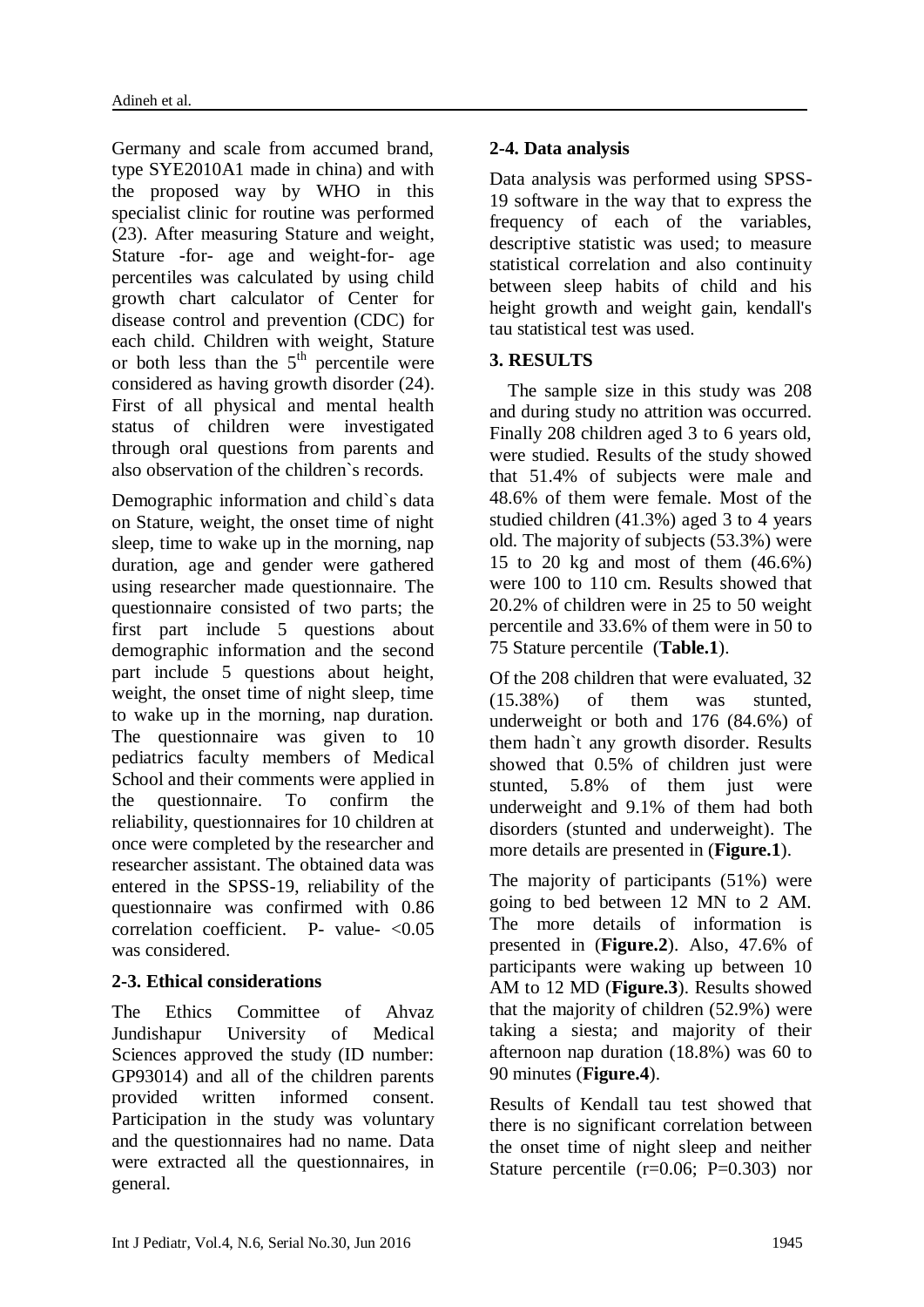weight percentile  $(r=0.075; P=0.198)$  of children ages 3 to 6 years old. Also the results of this test showed that there is no significant correlation between wake up time and neither Stature percentile  $(r= 0.064; P=0.275)$  nor weight percentile  $(r= 0.025; P=0.666)$  of children ages 3 to 6

years old. Furthermore results of kendall tau test showed that there is no significant correlation between the afternoon nap duration and neither Stature -for-age percentile  $(r=-0.102; P=0.069)$  nor weight-for-age percentile  $(r=-0.063;$ P=0.258) of the children (**Table.2**).

**Table1:** Frequency and percentages of Stature and Weight percentile and demographic information in 3–6 year-old children

| Variables          |                     | Frequency        | Percent          |
|--------------------|---------------------|------------------|------------------|
| Gender             | Male                | 107              | 51.4             |
|                    | Female              | 101              | 48.6             |
|                    | Between 3-3.5 year  | $\overline{45}$  | 21.6             |
|                    | Between 3.5-4 year  | 41               | 19.7             |
| Age                | Between 4-4.5 year  | 40               | 19.2             |
|                    | Between 4.5-5 year  | 28               | 13.5             |
|                    | Between 5-5.5 year  | 29               | 13.9             |
|                    | Between 5.5-6 year  | 25               | 12               |
|                    | $15-10kg$           | 81               | 38.9             |
|                    | 20-15kg             | 111              | 53.5             |
| Weight             | 25-20 <sub>kg</sub> | 15               | 7.1              |
|                    | $25 <$ kg           | $\mathbf{1}$     | 0.5              |
|                    | 90>cm               | $\overline{11}$  | 5.3              |
|                    | 100-90cm            | 78               | 37.5             |
| Stature            | 120-100cm           | 96               | 46.2             |
|                    | $120$ < cm          | 23               | 11.1             |
|                    | $*5$                | $\overline{31}$  | 14.9             |
|                    | $10-5$              | 21               | 10.1             |
|                    | $25 - 10$           | 35               | 16.8             |
|                    | 50-25               | 42               | 20.2             |
| Weight percentile  | 75-50               | 45               | 21.6             |
|                    | 90-75               | 26               | 12.5             |
|                    | 95-90               | $\mathbf{1}$     | 0.5              |
|                    | 95<                 | $\boldsymbol{7}$ | 3.4              |
|                    | $*5$                | $\overline{21}$  | 10.1             |
|                    | $10-5$              | 18               | 8.7              |
|                    | $25 - 10$           | 36               | 17.3             |
|                    | 50-25               | 52               | 25               |
| Stature percentile | 75-50               | 70               | 33.6             |
|                    | 90-75               | $\overline{4}$   | 1.9              |
|                    | 95-90               | $\boldsymbol{7}$ | 3.4              |
|                    | 95<                 | $\boldsymbol{0}$ | $\boldsymbol{0}$ |

\*Stunted and underweight.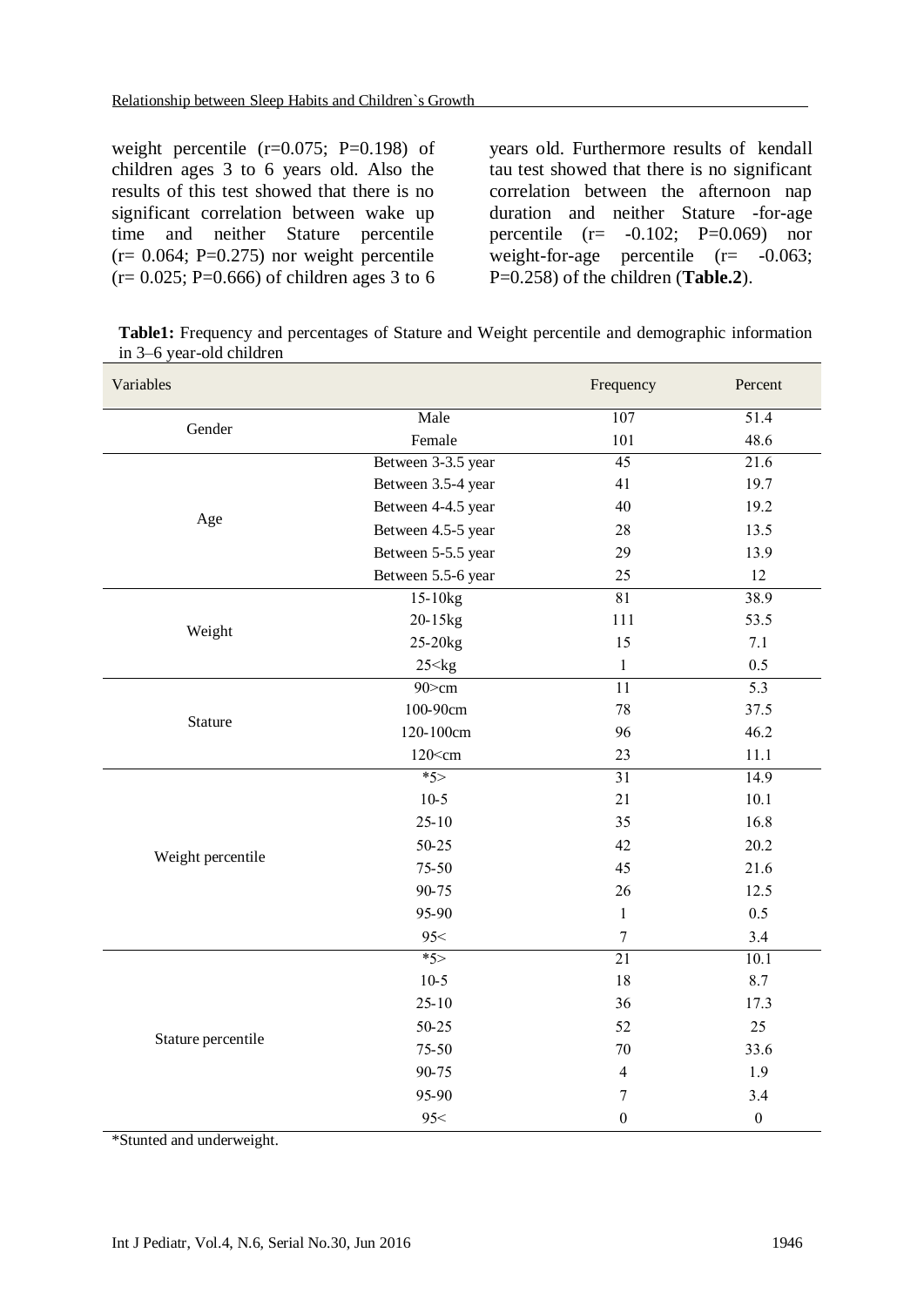

**Fig.1:** Percentages of growth status in 3–6 year-old children



**Fig.2:** Percentages of time of sleep at night<br>**Fig.2**: Percentages of time of sleep at night in 3–6 year-old children



**Fig.3**: Percentages of morning wake-up times in 3–6 year-old children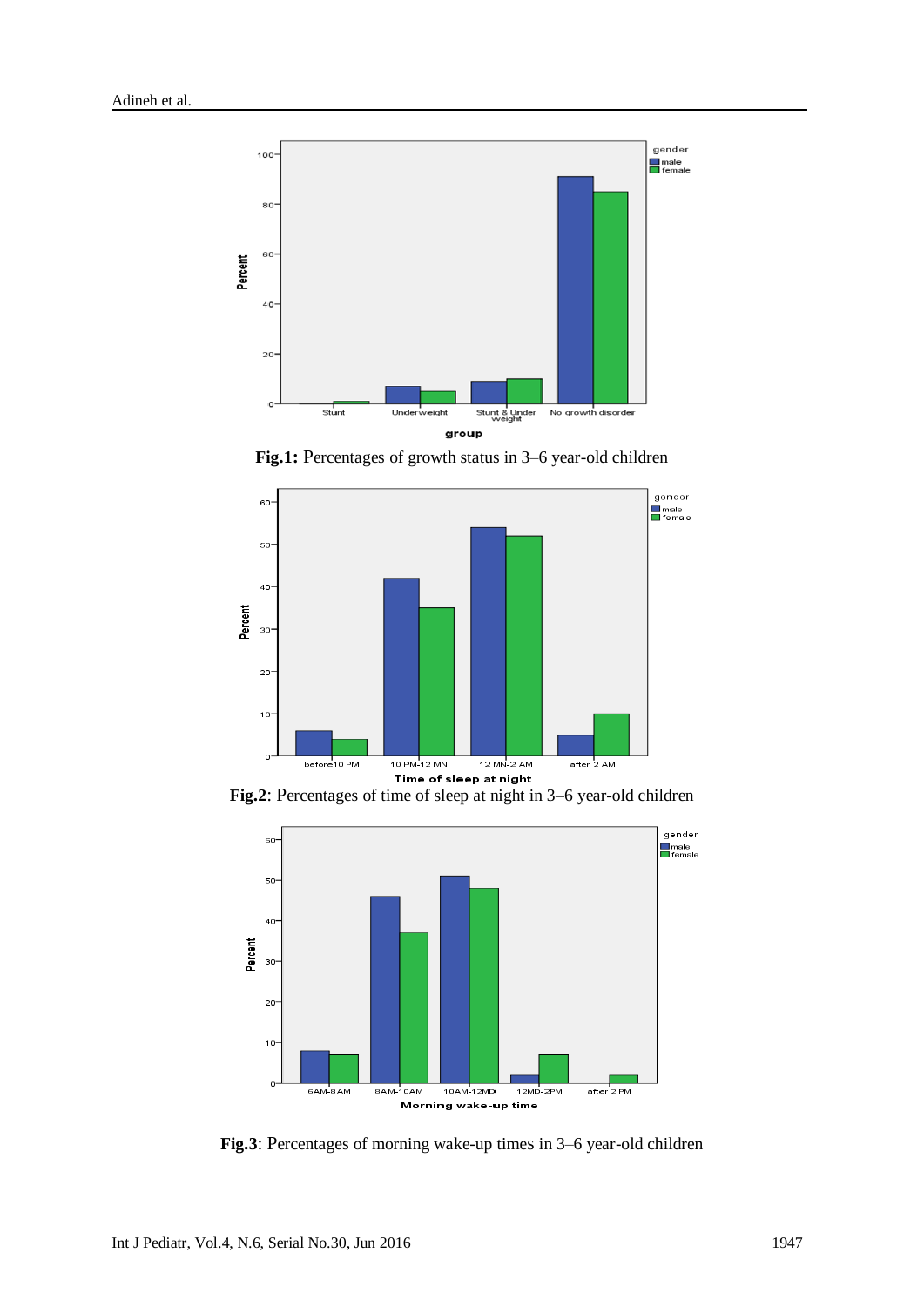

**Fig.4**: Percentages of Afternoon nap status in 3–6 year-old children

**Table**: Comparison the categorical pain intensity during the intervention in control and interventional groups by fisher test

| Variable type          | Kendall's Tau-b test | Variable type      |                        |  |
|------------------------|----------------------|--------------------|------------------------|--|
|                        |                      | Stature percentile | Time of Sleep at night |  |
| Stature percentile     | Pearson correlation  | 1.000              | 0.060                  |  |
|                        | Sig.(2-tailed)       |                    | 0.303                  |  |
|                        | ${\bf N}$            | 208                | 208                    |  |
| Time of Sleep at night | Pearson correlation  | 0.060              | 1.000                  |  |
|                        | Sig.(2-tailed)       | 0.303              |                        |  |
|                        | N                    | 208                | 208                    |  |
|                        |                      | Weight percentile  | Time of Sleep at night |  |
| Weight percentile      | Pearson correlation  | 1.000              | 0.075                  |  |
|                        | Sig.(2-tailed)       |                    | 0.198                  |  |
|                        | N                    | 208                | 208                    |  |
| Time of Sleep at night | Pearson correlation  | 0.075              | 1.000                  |  |
|                        | Sig.(2-tailed)       | 0.198              |                        |  |
|                        | N                    | 208                | 208                    |  |
|                        |                      | Stature percentile | Morning wake-up time   |  |
| Stature percentile     | Pearson correlation  | 1.000              | 0.064                  |  |
|                        | Sig.(2-tailed)       |                    | 0.275                  |  |
|                        | $\overline{N}$       | 208                | 208                    |  |
|                        | Pearson correlation  | 0.064              | 1.000                  |  |
| Morning wake-up time   | Sig.(2-tailed)       | 0.275              |                        |  |
|                        | N                    | 208                | 208                    |  |
|                        |                      | Weight percentile  | Morning wake-up time   |  |
| Weight percentile      | Pearson correlation  | 1.000              | 0.025                  |  |
|                        | Sig.(2-tailed)       |                    | 0.666                  |  |
|                        | N                    | 208                | 208                    |  |
| Morning wake-up time   | Pearson correlation  | 0.025              | 1.000                  |  |
|                        | Sig.(2-tailed)       | 0.666              |                        |  |
|                        | $\mathbf N$          | 208                | 208                    |  |
|                        |                      | Stature percentile | Siesta                 |  |
| Stature percentile     | Pearson correlation  | 1.000              | $0.102 -$              |  |
|                        | Sig.(2-tailed)       |                    | 0.069                  |  |
|                        | $\mathbf N$          | 208                | 208                    |  |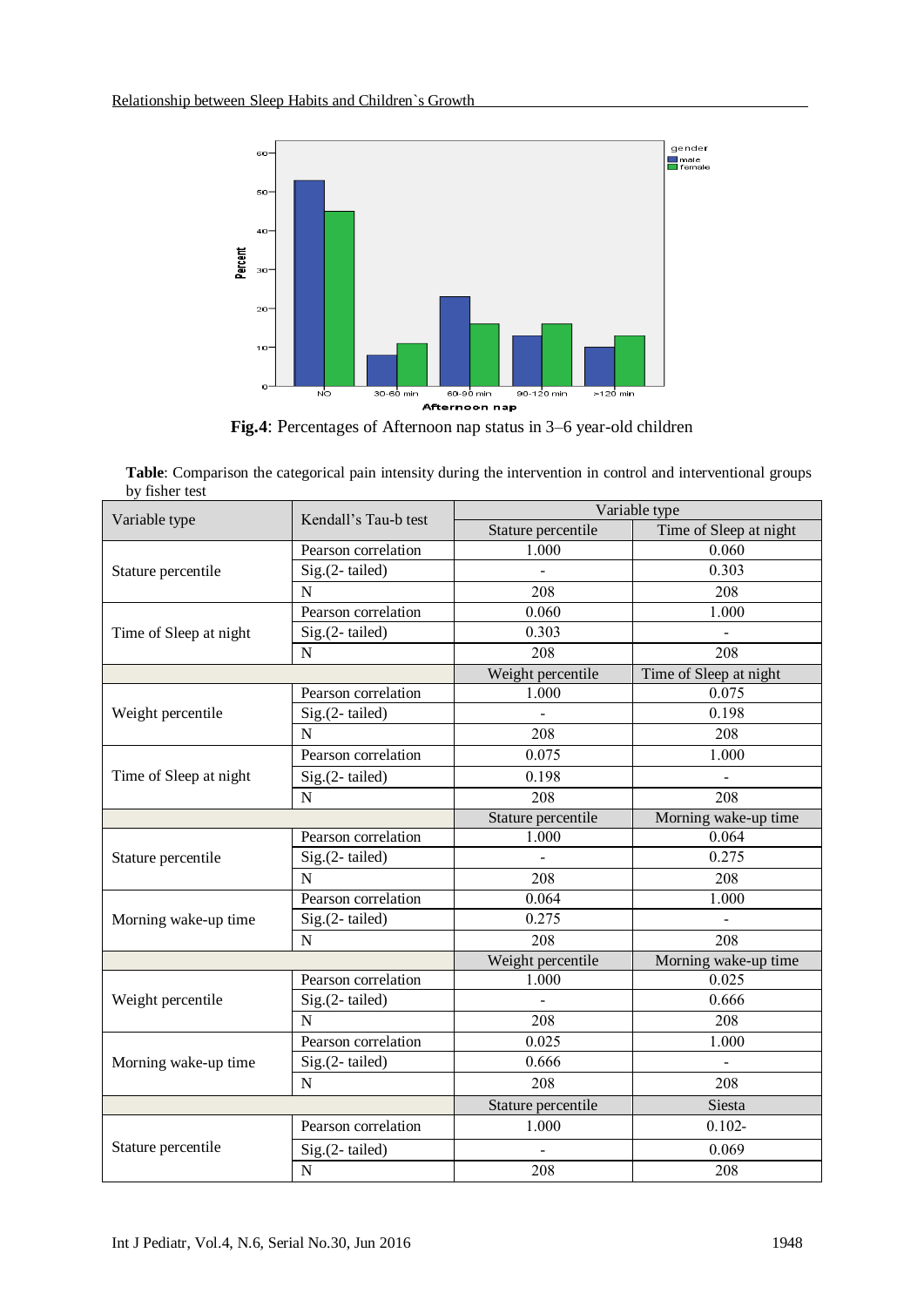Adineh et al.

| <b>Siesta</b>     | Pearson correlation | $0.102 -$         | 1.000         |
|-------------------|---------------------|-------------------|---------------|
|                   | $Sig.(2-tailed)$    | 0.069             |               |
|                   | N                   | 208               | 208           |
|                   |                     | Weight percentile | Afternoon nap |
| Weight percentile | Pearson correlation | 1.000             | $0.063 -$     |
|                   | $Sig.(2-tailed)$    |                   | 0.258         |
|                   | N                   | 208               | 208           |
| Afternoon nap     | Pearson correlation | $0.063 -$         | 1.000         |
|                   | $Sig.(2-tailed)$    | 0.258             |               |
|                   | N                   | 208               | 208           |

#### **4- DISCUSSION**

The results of study showed that 51.4% of subjects were male and 48.6% of them were female. Furthermore the age ranged of majority of subjects (41.3%) were 3 to 4 years old. These results are almost in line with results study of Araki et al. (2008) (13); although the result is difference with the study of Javadi et al. (2014), due to the mean age of their subjects was 4.17+0.8 (22). Although in our study the age is considered as a ranking variable.

The present study showed that the majority of participants (51%) were going to bed between 12 AM to 2 AM and the 47.6% of participants were waking up between 10 AM to 12 PM. These results are almost in line with results study of Javadi et al., their study results showed that the average sleep duration among the children was 10:54 (SD 00:48) h/day, participants went to bed late  $(23:18 \text{ h SD } 00:48)$  and waking up early (09:26 h; SD 01:00). Daytime sleepiness was reported by 6.9% of the participants (22).

The results of this study showed that 10.1% of children were stunted (Stature percentile  $\langle 5 \rangle$  and 14.9% of them were underweight (weight percentile  $\langle 5 \rangle$ ). While results of Payandeh et al. (2013) showed that 7.5% of children were underweight and 12.5% of them were stunted (7). The reason of this difference may be the difference in weather conditions in the Northeast and Southwest or even racial difference. Another reason may be due to difference in sample sizes. Since in that study 70,339 children aged 0 to 5 years old were investigated.

Results of study showed that there is no significant correlation between the onset time of night sleep/ wake up time in the morning and children growth (Stature /weight). These results are in line with Kohyama et al. study (2002) (21); they concluded from their study that there is no significant relationship between the onset time of night sleep and the average stature / weight and BMI of children ages 3 years old. But this isn`t mean that going to sleep late has no effect on children health; late night sleep and waking up late could affect other aspects of physical and mental health of children. For example results of Yokomaku`s study (2008) showed that late night sleep, waking up late and irregular sleep pattern have negative effects on mental health of children ages 4 to 6 years old (25).

The finding of Eshaghie et al. showed that there is a significant and direct relationship between sleep disorders and behavioral problems in primary school student (26). Also, the results of Araki`s study showed that the establishment of a normal sleepwake rhythm is essential for both physical and mental development in children (13).

The results of Fan and et al study (2009) showed that obesity in children who slept less than 9 hours at night is more than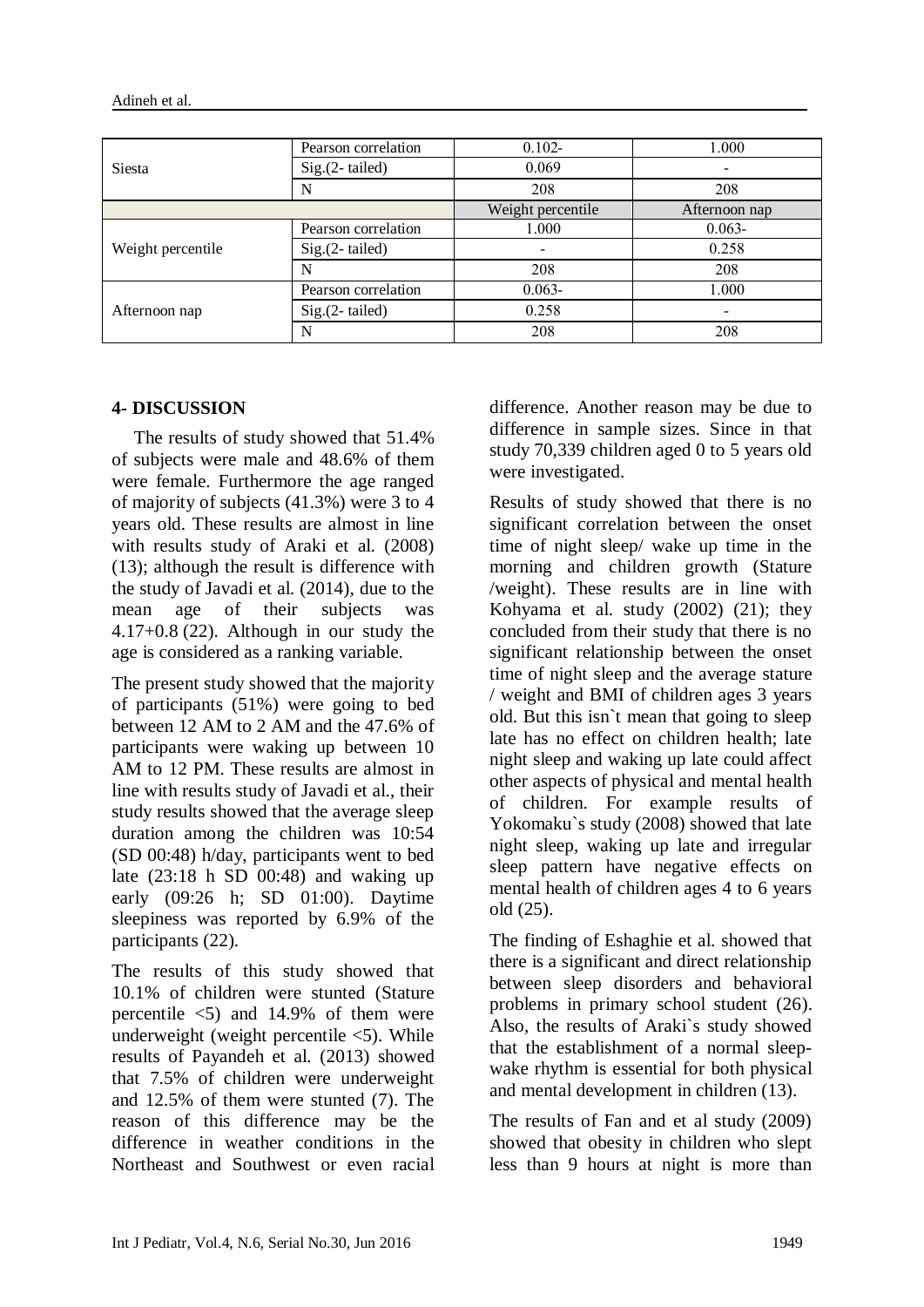those who slept at least 11 hours (19). The results study of Spruyt and et al. (2011) in Canada, Kentucky on 308 children ages 4 to 10 years old showed that sleep duration of obese children during the week comparison with weekend had more variation and sleep duration of obese children at the weekend was less than others, in addition less sleep duration and more irregularity in sleep could activate inflammatory pathways that has adverse effects on insulin sensitivity and lipid profiles in obese children (12).

The results of the current study showed that there is no significant correlation between afternoon nap duration and neither Stature -for-age percentile nor weight-for-age percentile of children ages 3 to 6 years old. These results confirm the results of this study about lack of communication between sleep habits and growth (Stature /weight) of children. Furthermore according to the peak of GH is at night sleep (27), we can conclude the effect of GH on nap is unimportant.

## **5. CONCLUSION**

The results of this study showed that children sleep habits does not affect their stature and weight percentile. But this isn`t mean that going to sleep late has no effect on children's health, since the establishment of a normal sleep-wake rhythm is essential for both physical and mental development in children, so it is necessary to educate parents regarding the importance of children's sleep.

## **6- CONFLICT OF INTEREST:** None.

## **7- REFERENCES**

1. Elkholy TA. Nutrient Intakes Affecting the Nutritional Status of preschool Children by Nationality Compared with RDA. Journal of American Science 2012; 8(2): 221-30.

2. De Onis M, Blössner M. The World Health Organization global database on child growth and malnutrition:

methodology and applications. International Journal of Epidemiology 2003; 32(4):518-26.

3. Hoddinott J, Behrman JR, Maluccio JA, Melgar P, Quisumbing AR, Ramirez-Zea M, et al. Adult consequences of growth failure in early childhood. The American journal of clinical nutrition 2013:ajcn. 064584.

4. Prendergast AJ, Humphrey JH. The stunting syndrome in developing countries. Paediatrics and international child health 2014; 34(4):250-65.

5. Jalilolghadr S, Hashemi S, Javadi M, Esmailzadehha N, Jahanihashemi H, Afaghi A. Sleep habits of Iranian preschool children in an urban area: Late sleeping and sleep debt in children. Sleep and Biological Rhythms 2012;10(2):154-6.

6. Diethelm K, Remer T, Jilani H, Kunz C, Buyken AE. Associations between the macronutrient composition of the evening meal and average daily sleep duration in early childhood. Clinical Nutrition 2011;  $30(5):640-6.$ 

7. Payandeh A, Saki A, Safarian M, Tabesh H, Siadat Z. Prevalence of malnutrition among preschool children in northeast of Iran, a result of a population based study. Global journal of health science 2013; 5(2):208.

8. Hoseini BL, Saeidi M, Vakili R, Kiani M, Rabiei M, Khakshour A, et al. Assessment the Relationship between Parents' Literacy Level with Children Growth in Mashhad: An Analytic Descriptive Study. International Journal of Pediatrics 2014; 2(2.1):59-62.

9. Vakili R, Yazdan Bakhsh M, Vahedian M, Mahmoudi M, Saeidi M, Vakili S. The Effect of Zinc Supplementation on Linear Growth and Growth Factors in Primary Schoolchildren in the Suburbs Mashhad, Iran. International Journal of Pediatrics 2015;3(2.1):1-7.

10. Moeeni V, Walls T, Day S. Assesment of Malnutrition in Hospitalized